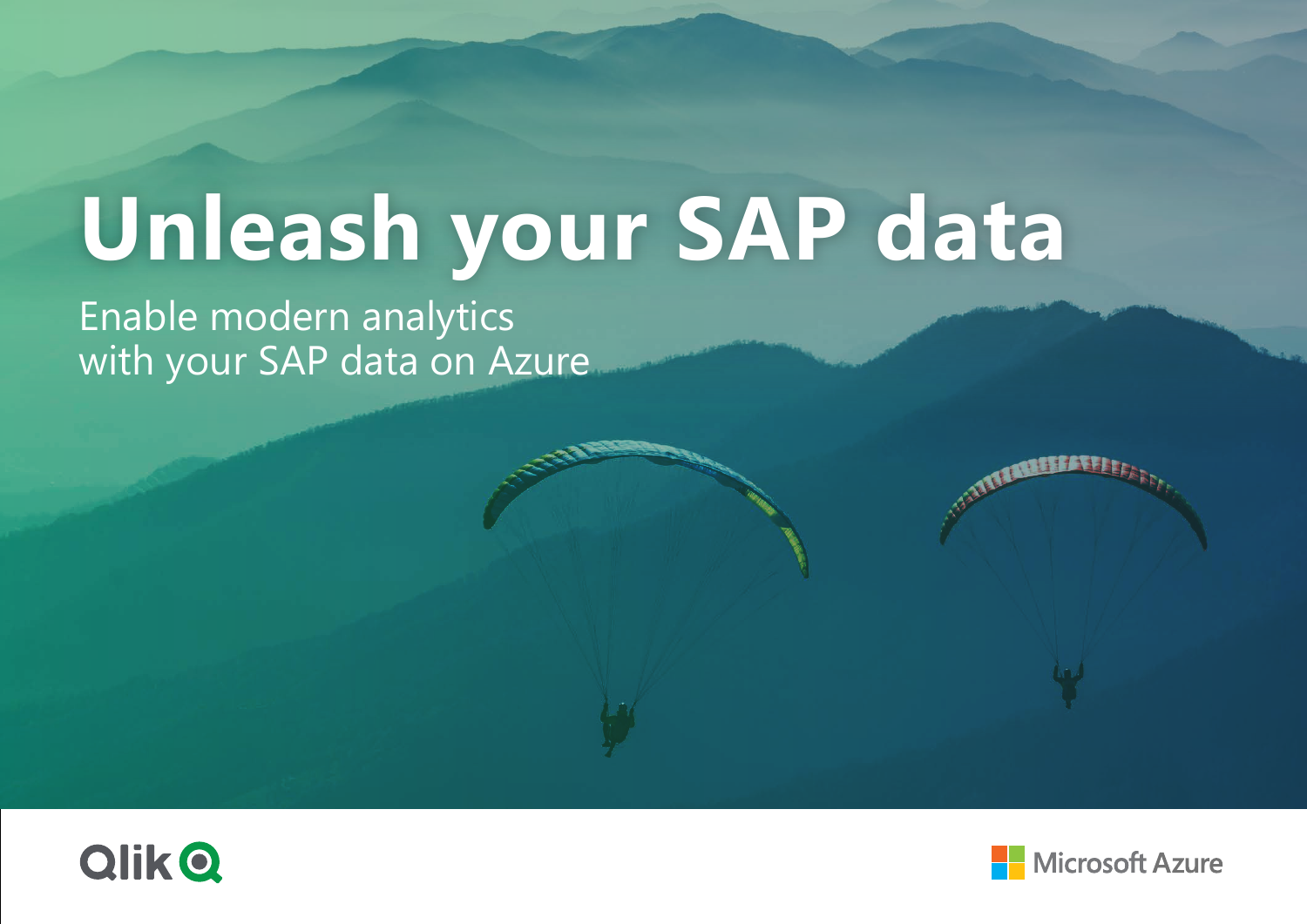The digital age demands instant access to the information necessary for better decision-making, improved operations, optimized customer service, and competitive advantage. Everyone in your business—from analysts to managers to the C-suite—can benefit from easy access to the latest and most accurate data. This is DataOps: a state of vastly accelerated discovery and availability of real-time, analytics-ready data through automated data streaming, refinement, cataloging, and publishing. That includes making production data seamlessly available—wherever it's needed—across diverse platforms and hybrid environments.

With modern data integration, organizations should be able to achieve a model that delivers data in real time to any analytics environment, including Power BI, and beyond. Seems like a no-brainer for business success in the digital age. So, what's standing in the way?

#### **Let's talk about that SAP data.**

### **The Opportunity and Challenge in Unleashing SAP data**

With SAP data being so valuable to organizations, making it available in realtime in cloud analytic platforms such as Microsoft Azure data services (Azure Synapse, Azure SQL Database, Azure HDInsight, Azure Event Hubs, and Azure Databricks) can provide agility in faster time to value. However, getting SAP data into environments like Azure is challenging due to the inherent complexity and proprietary nature of SAP applications and respective data models and systems. SAP is a comprehensive system often comprised of tens of thousands of tables with complex relationships, as well as data formats that make data inaccessible outside of SAP applications. This can make integrating SAP data for analytics a difficult, time consuming, and costly undertaking, limiting analytic modernization initiatives.







## **Bringing your SAP data to life**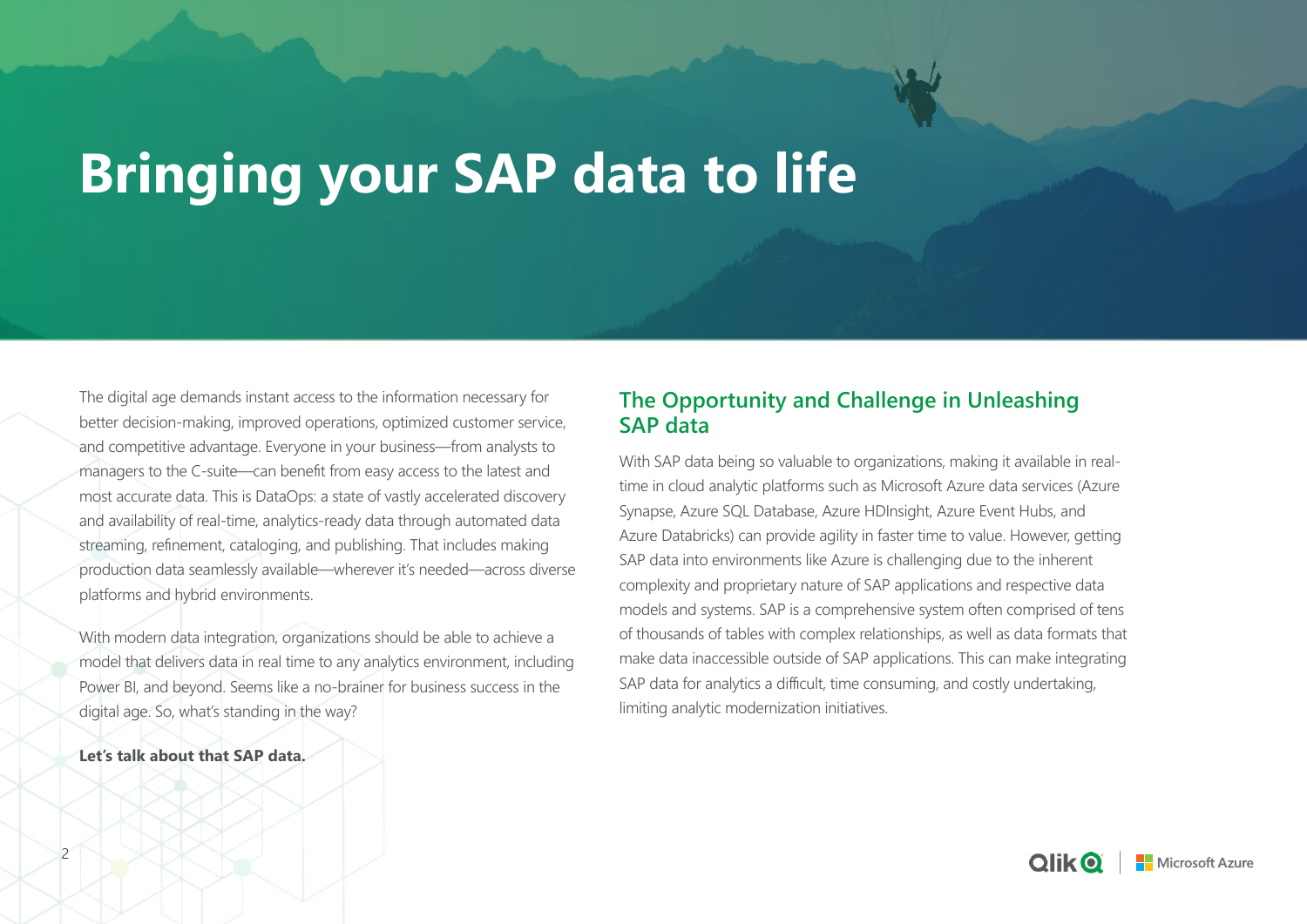3

#### **Discover the value of your SAP data**

When data leads, transformation follows. Use your newly liberated SAP data for strategic analytics initiatives such as:

- **• Real-time insights**—Maximize efficiency by using "in-themoment" SAP data to deliver business insights that quickly uncover trends.
- **• SAP + non-SAP data**—Blend critical, high-value SAP data with non-SAP data for advanced analytics for fresh new insights.
- **• BI + Machine Learning**—Bring newly discovered SAP data to the Azure BI and Machine Learning platform for predictive analytics and better business outcomes.







#### **Get the data you need**

Qlik Data Integration accelerates the availability of SAP data to Azure with its scalable change data capture technology. Qlik Data Integration supports all core SAP and industry modules, including ECC, BW, CRM, GTS, and MDG, and continuously delivers incremental data updates with metadata to Azure Synapse in real time.

#### **Automate the data-warehouse/lake pipeline**

Once your SAP data is landed in Azure Synapse, Qlik's model-driven workflow automates the data pipeline without the hand coding associated with traditional ETL approaches. Qlik's automated data-mart provisioning simplifies the datawarehouse lifecycle.

#### **Make trusted analytics-ready data**

Qlik enables every business user to intelligently discover curated SAP data-marts, preview, and augment with data from across the enterprise. Users publish data sets in a variety of formats that are ready for use with their analytics tool of choice.

# **Realizing the value of your SAP data**

The Qlik Data Integration platform (formerly Attunity) removes the business and technical challenges of complexity, time, and cost while offering greater flexibility for your SAP data in downstream analytics initiatives.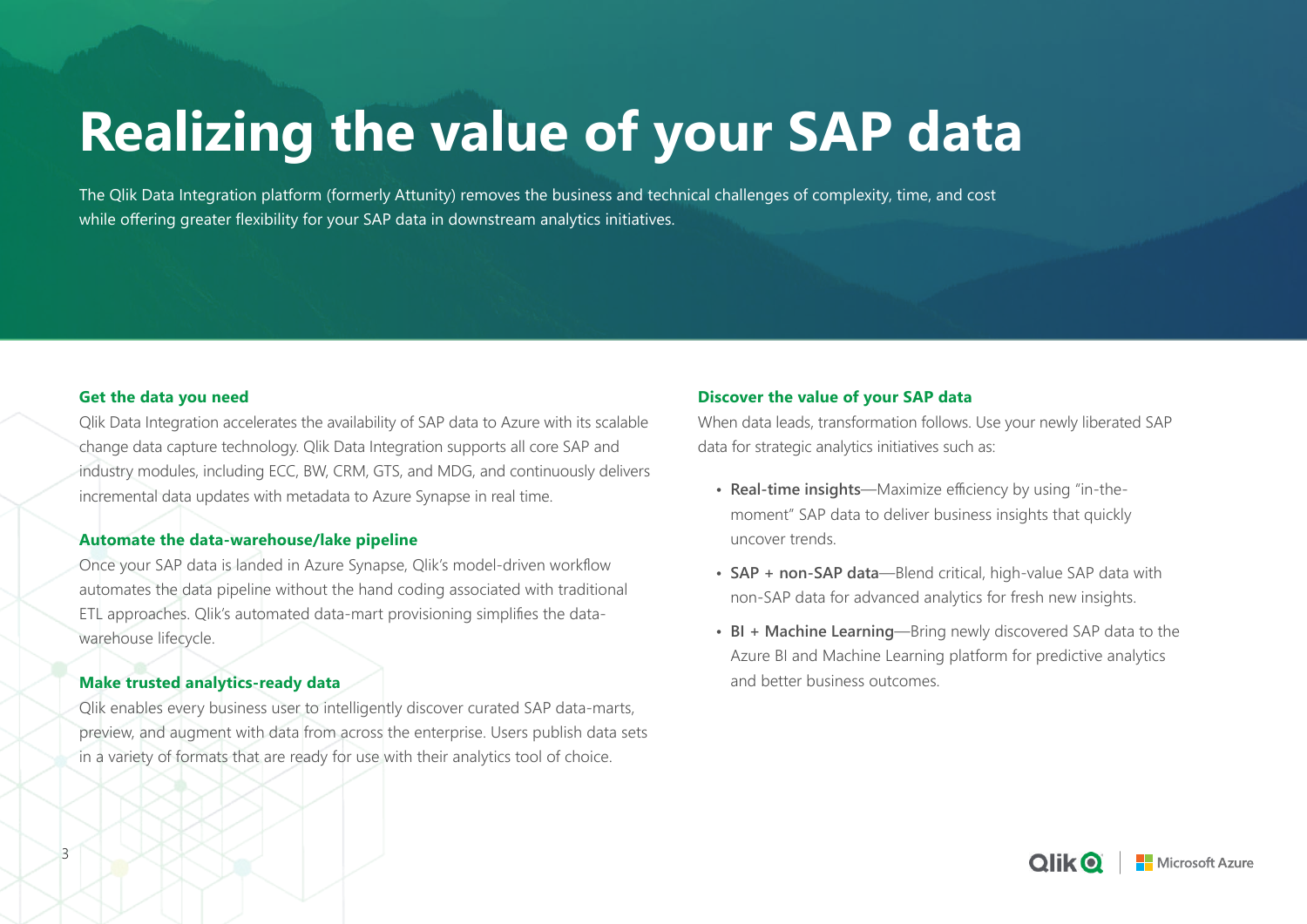Qlik Data Integration easily and rapidly delivers SAP objects, transactions, and system data to Azure data services including Azure Synapse, Azure SQL Database, Azure HDInsight, Azure Event Hubs, and Azure Databricks. Gain insights through automated and governed pipelines to the analytics applications of your choice.

#### **CDC streaming and data migration**

Deliver real-time SAP data to Azure targets for modern analytics and AI projects.

#### **Data warehouse automation**

Automate and augment Azure Synapse with SAP and enterprise data for agile data warehousing.

#### **Managed data-lake creation**

Continuously deliver and refine SAP data for analytics-ready data lakes without coding.

## **Extending your SAP data to Azure**



**Easily bring SAP data into Azure using Qlik Data Integration for accelerated time-to-insight**





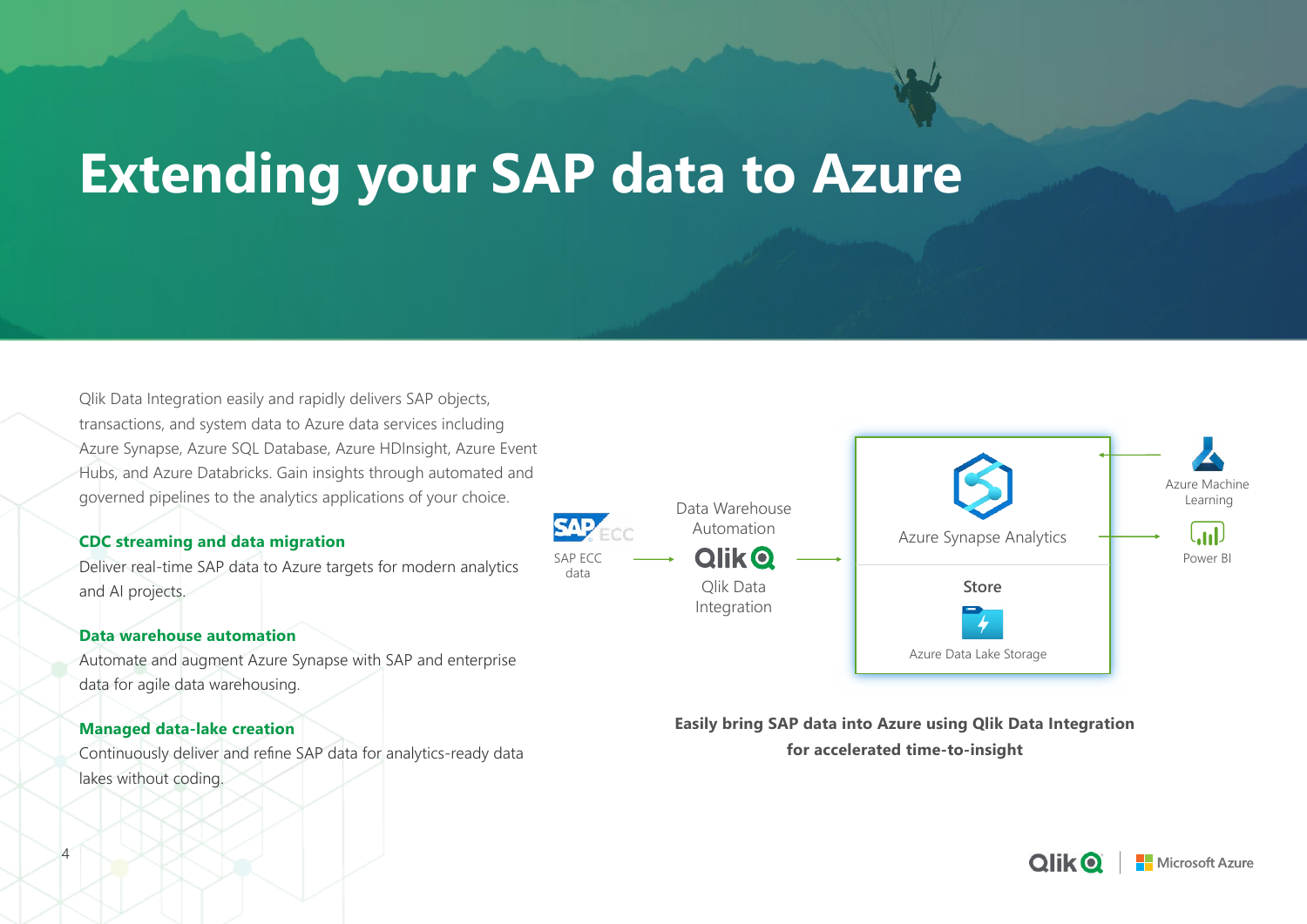### **A breathtaking view of all your data with a powerful, secure, unified cloud analytics solution**

Because Qlik operates in the Azure cloud, integrating SAP data with powerful analytics solutions is seamless. Whether you need to create a scalable data warehouse or augment your analysis with machine learning, Qlik + Azure Synapse Analytics provides accelerated time-to-insight.

Azure Synapse is a limitless analytics service that combines enterprise data warehousing and big-data analytics. It gives you the freedom to query data on your terms, using either provisioned or serverless resources—at scale. Azure Synapse features include:

- Vertical and horizontal data-warehouse scaling
- Deeply integrated Apache Spark and SQL engines in Azure Synapse
- Choice of query languages in Azure Synapse including T-SQL, Python, Scala, Spark SQL, and .NET

**Bottom line:** You save money, time, and resources—while driving greater business momentum with insights from all your data.

Azure Synapse enables you to query both relational and nonrelational data using the familiar SQL language. Discover insights from all your data faster using Azure Synapse and Qlik Data Integration.

Transform data from any source—including SAP and build an engine for business-changing insights available to anyone in your organization.

The powerful combination of Qlik Data Integration and unified analytics with Azure Synapse improves your IT and development organizations' productivity. End-to-end automation of the replication pipeline lowers costs, unifies your data into a single analytics solution, and boosts agility while reducing your management burden.

### **How will you use your SAP data?**

**"The speed of data replication through Qlik Data Integration is transformational** for us, doing now in hours what used to take us weeks. We're now able to replicate data from our core business applications like SAP —which houses our asset, customer, and employee transactional data and make it more readily available through Azure to our analysts and data scientists. They are now finding new ways to improve services and KPIs such as reduced leakage and supply interruptions, resulting in enhanced customer service, asset performance and business productivity. This has also enabled us to accelerate the decommissioning of two legacy data warehouses, creating IT operational efficiencies and expected cost savings."

> **- Melissa Tallack,**  Head of Data and Digital Services at Anglian Water Services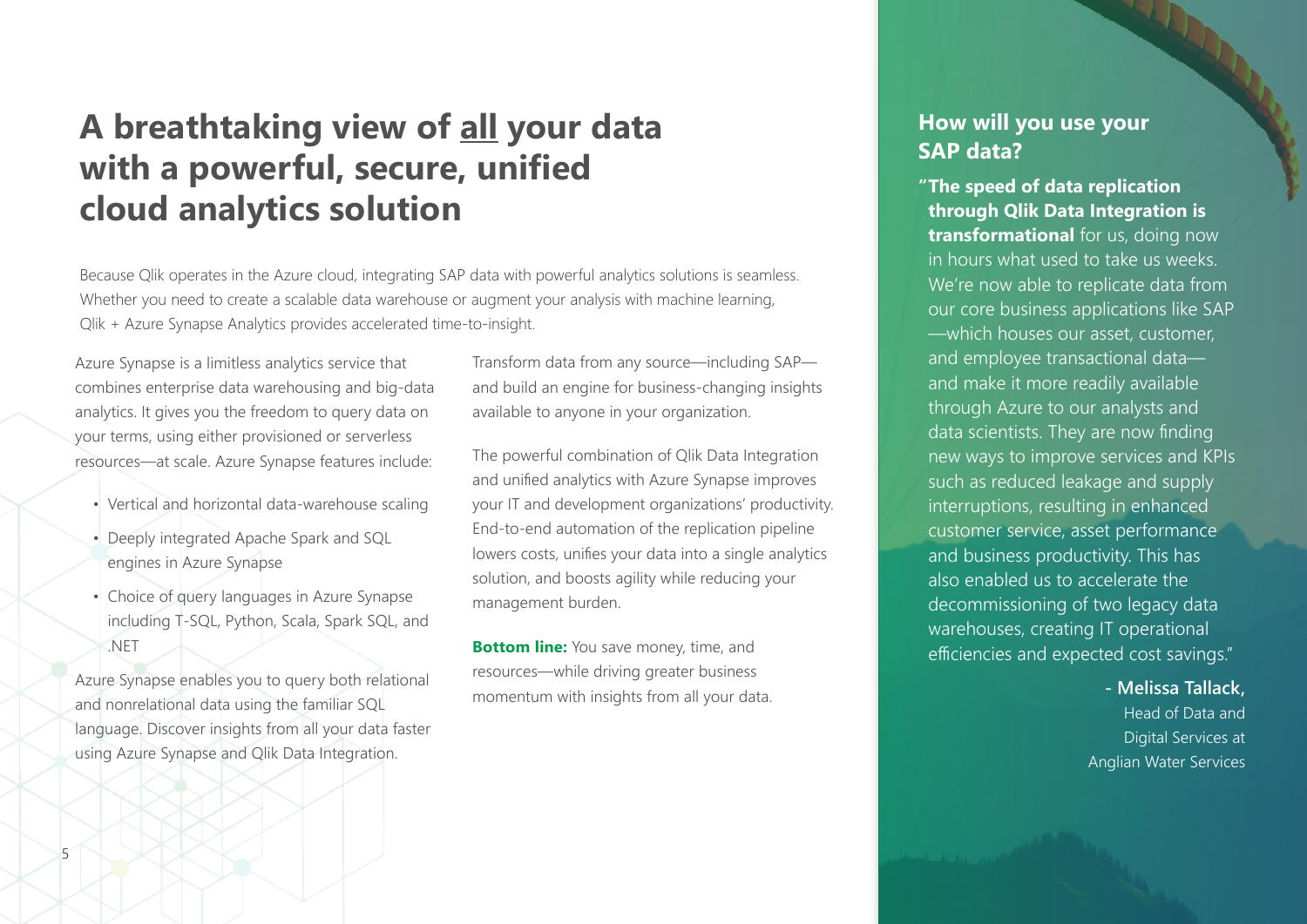- 
- 
- 
- 

Data Platform

Microsoft







| Description               | Manage Endpoint Connections           |  |
|---------------------------|---------------------------------------|--|
| <b>Joe</b> Table Settings | L <sub>D</sub> Global Transformations |  |
| elected Tables            | <b>Full Table List</b>                |  |

| <b>IS AND DISTRIBUTION DD04T</b> |  |
|----------------------------------|--|
| <b>IS AND DISTRIBUTION ISEG</b>  |  |
| S AND DISTRIBUTION.KNA1          |  |
| <b>IS AND DISTRIBUTION KNVV</b>  |  |
| <b>IS AND DISTRIBUTION LIKP</b>  |  |
| <b>IS AND DISTRIBUTION LIPS</b>  |  |
| S AND DISTRIBUTION MAKT          |  |
| <b>IS AND DISTRIBUTION MARA</b>  |  |
| <b>IS AND DISTRIBUTION RBKP</b>  |  |
|                                  |  |



Qlik and Microsoft have been strategic partners for over a decade and have worked together to ensure all your data works seamlessly on Azure. This strong alliance offers you more freedom and flexibility to choose where data should reside, where the analytics should take place, and how and where your users can seamlessly access SAP data, whether on-premises or in the Microsoft Azure cloud. Qlik is a recognized Microsoft Gold Partner and has a competency in the area of data and AI with proven expertise in delivering solutions for Azure data migrations.

### **Find out how Qlik and Azure make [migration, data ingestion, and automation easy.>>](https://www.qlik.com/us/products/technology/qlik-microsoft-azure-migration)**

**Attunity wins** 2019 MSUS Partner Award

Intelligent Cloud -**Data Estate Modernization** 

**SAP**<sup>®</sup> Certified Integration with SAP HANA®

Gold **Microsoft Partner** 

## **Driving your SAP analytics success with Qlik and Microsoft**